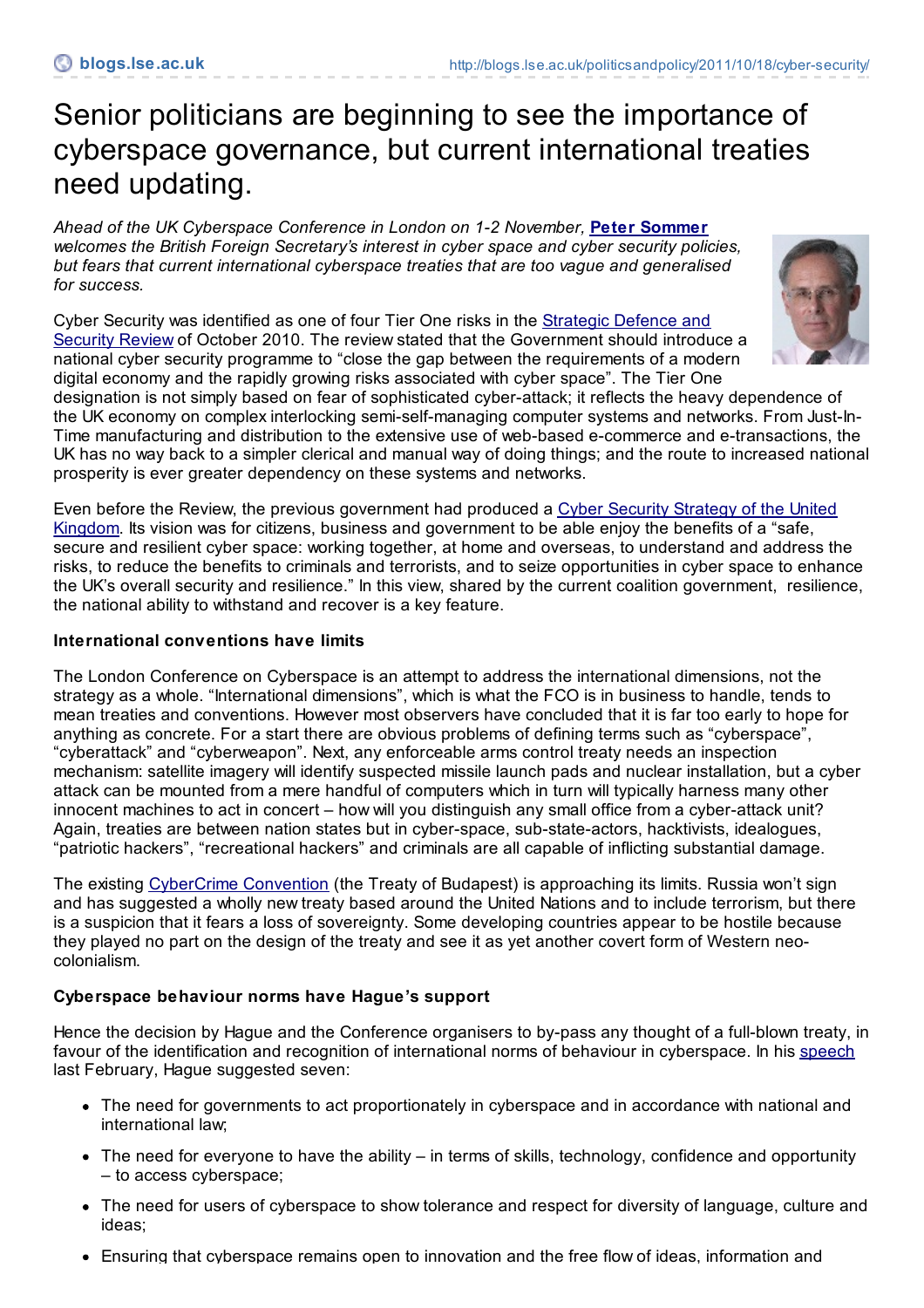Ensuring that cyberspace remains open to innovation and the free flow of ideas, information and expression;

- The need to respect individual rights of privacy and to provide proper protection to intellectual property;
- The need for us all to work collectively to tackle the threat from criminals acting online;
- And the promotion of a competitive environment which ensures a fair return on investment in network, services and content.

Hague noted that "as liberal democracies we have a compelling interest in supporting democratic ideals in cyberspace, and working to convince others of this vision. When we talk about defending ourselves against cyber threats, we also mean the threat against individual rights to freedom of expression that is posed by states blocking internet communications. The free flow of ideas and information is an essential underpinning of liberty." It is clear that Hague's vision is for the UK to be at the forefront of efforts to safeguard freedom of expression on the internet.

However, taking these sentiments forward means that at points they impinge on a number of extremely welldeveloped but unresolved debates about the alternative futures for cyberspace. Will there be many more controls over the Internet in a bid to reduce "bad" activity or will the open model prevail, with its greater opportunities for innovation? Will future Internet governance continue on the current evolutionary consensual structure around the Internet Engineering Task Force as the developer of technical infrastructure and protocols and ICANN as the co-ordinator and registrar of the Internet's unique identifiers, or will it move to a nation state dominated model? How far should Internet facilities providers be asked to monitor activity of their users, both for law enforcement purposes and to protect intellectual property? What will/should happen to net neutrality – the principle that there should be no restrictions by ISPs or governments on consumer's access – no multi-speed Internet based on who you are or what you do. Related to that: how are the public networks to be fairly funded?

Obtaining agreement to Hague's wide-ranging norms may be as difficult as getting a sign-up to a treaty. Too many national and commercial interests are threatened. A number of countries will be alert to, as they see it, attempts to enforce Western values.

#### **The options: apply the law of war, or extend norms?**

There are, however, two alternative routes to the international cyber security problem which have greater chances of success, partly because the ambitions are more focussed and limited.

The first is to explore how far existing international law and the law of war can be applied, relatively unaltered, to cyber issues. That is the aim of the Tallinn Manual [Initiative](http://www.ccdcoe.org/249.html). Although sponsored by the NATO Cooperative Cyber Defence Centre of Excellence (based in Tallinn, Estonia) the compilers, all legal experts, act in a personal capacity. A reviewable version is expected in 2012.

The second is to stick with the idea of norms but to identify specific situations where there is likely to be extensive mutual interest. A fairly obvious idea is to seek to protect medical and similar facilities from cyber attack in much the same way as the Red Cross/Crescent etc is widely respected in war zones. The problem of identifying such medical computer systems (a painted-on red symbol won't quite work) could be resolved by ICANN – it could authorise a specialist registry to issue a specific domain name, or it could reserve a bank if IP addresses. There is also a strong mutual benefit in keeping going the fundamental structure of the Internet – the root servers, the main continental exchanges, the main undersea cables and so on. A clearly articulated norm here would be relatively easy to construct. The [East-West](http://www.ewi.info/worldwide-cybersecurity-initiative) Institute, a global think tank founded in 1980 and which has attracted very high level corporate sponsorship has suggested more along these lines: protection for "International Priority Communications", "ICT Development Supply Chain Integrity", "Emergency Response Coordination for the Financial Sector". A more ambitious but still achievable suggestion from EWI is "Cyber Conflict Rules of Engagement": this might tie in with the Tallinn Manual work.

At one level the London Conference on Cyberspace is very welcome; it shows that senior politicians are beginning to see the importance of getting to grips with cyberspace governance. But, based on its agenda so far, it also seems to indicate that politicians and diplomats have a great deal of catching up to do. The evolution of cyberspace, along with the growth of a globalised economy, is one of the mechanisms by which the role of the nation state is being slowly eroded. At the same time it is may be too much to expect some nation states easily to accept what they see as Western notions of "freedom" simply because the issues arise in a slightly new from via the Internet, Warm, well-intentioned widely-based statements favouring idealised circumstances are not going to be enough.